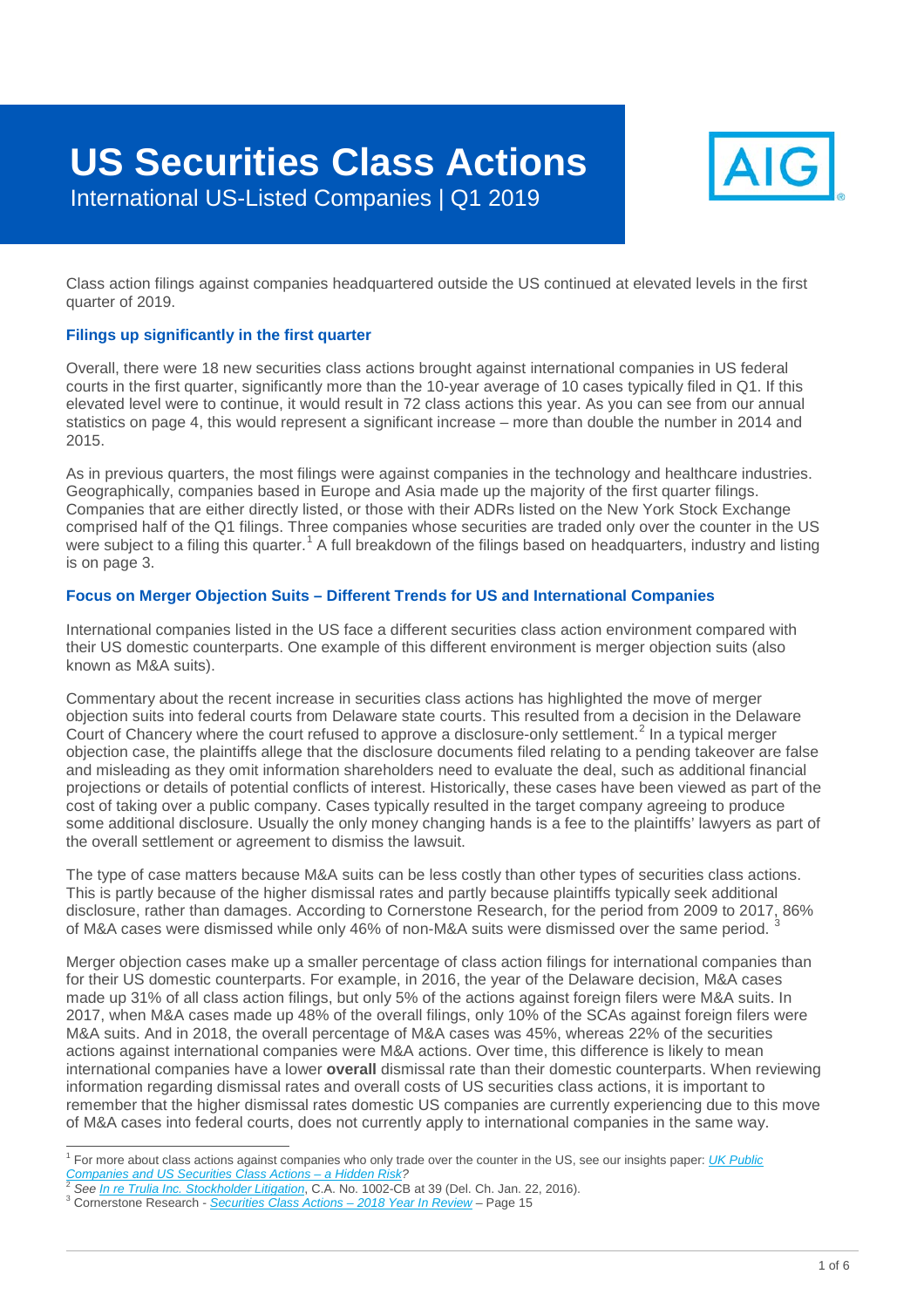This is just one example of how US domestic trends do not necessarily hold true for companies headquartered outside of the US. International companies need to be familiar with the US securities environment for international companies rather than rely solely on the experience of US companies.

The good news is that AIG's claims team has significant experience assisting international clients in the defence and settlement of securities class actions, providing helpful insight and support when directors and officers need it most.

**We hope you find these quarterly updates valuable. To receive these updates or other information on D&O claims trends from AIG, [sign up here.](http://www-109.aig.com/SignUp)**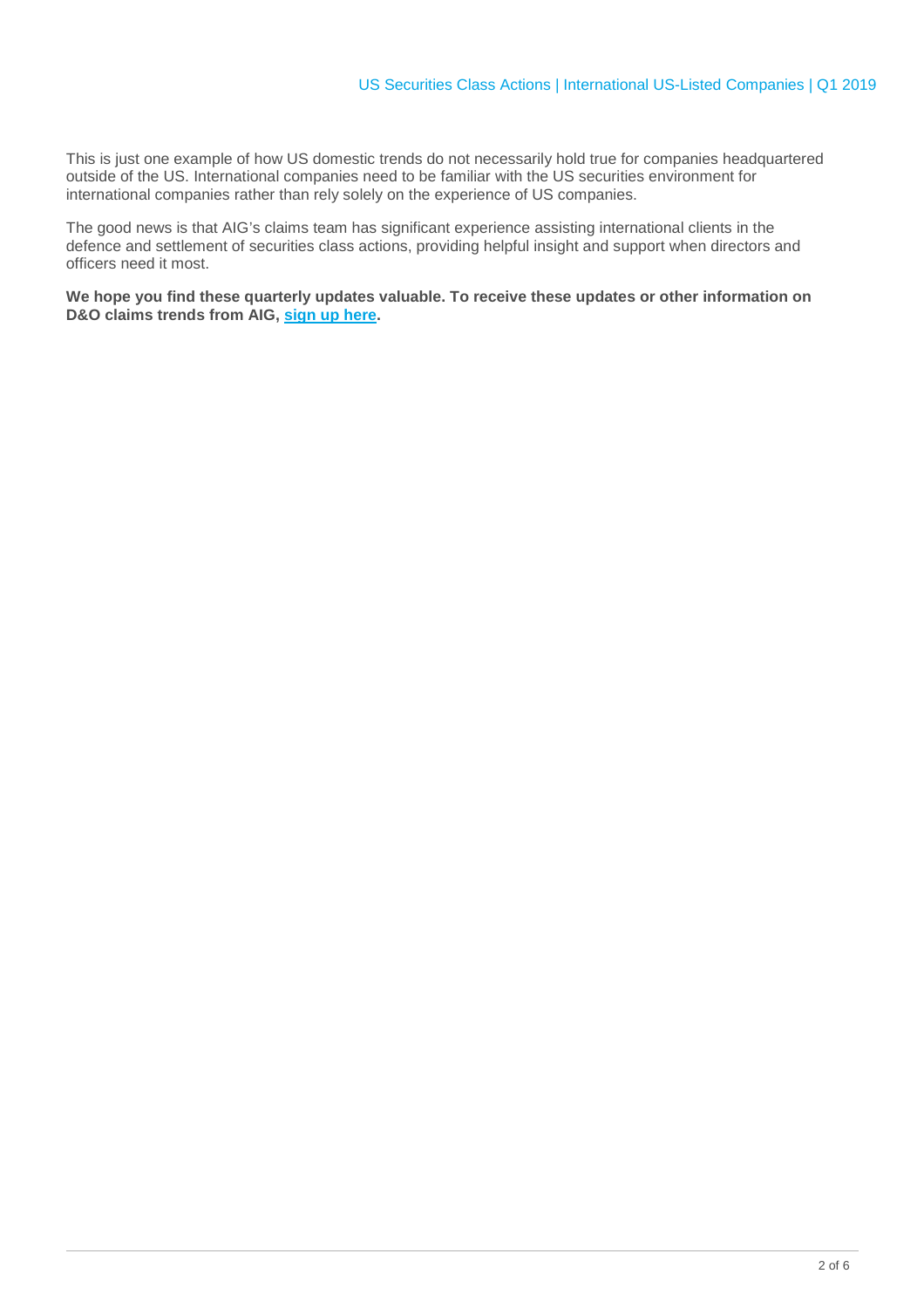### Class Actions Q1 2019 [4](#page-2-0)

#### **Number of Class Action Filings in q1 2019**



<span id="page-2-0"></span> <sup>4</sup> Compiled using data from Stanford School of Law – *[Securities Class Action Clearinghouse](http://securities.stanford.edu/index.html)*, a collaboration with Cornerstone Research and used with permission. All filings.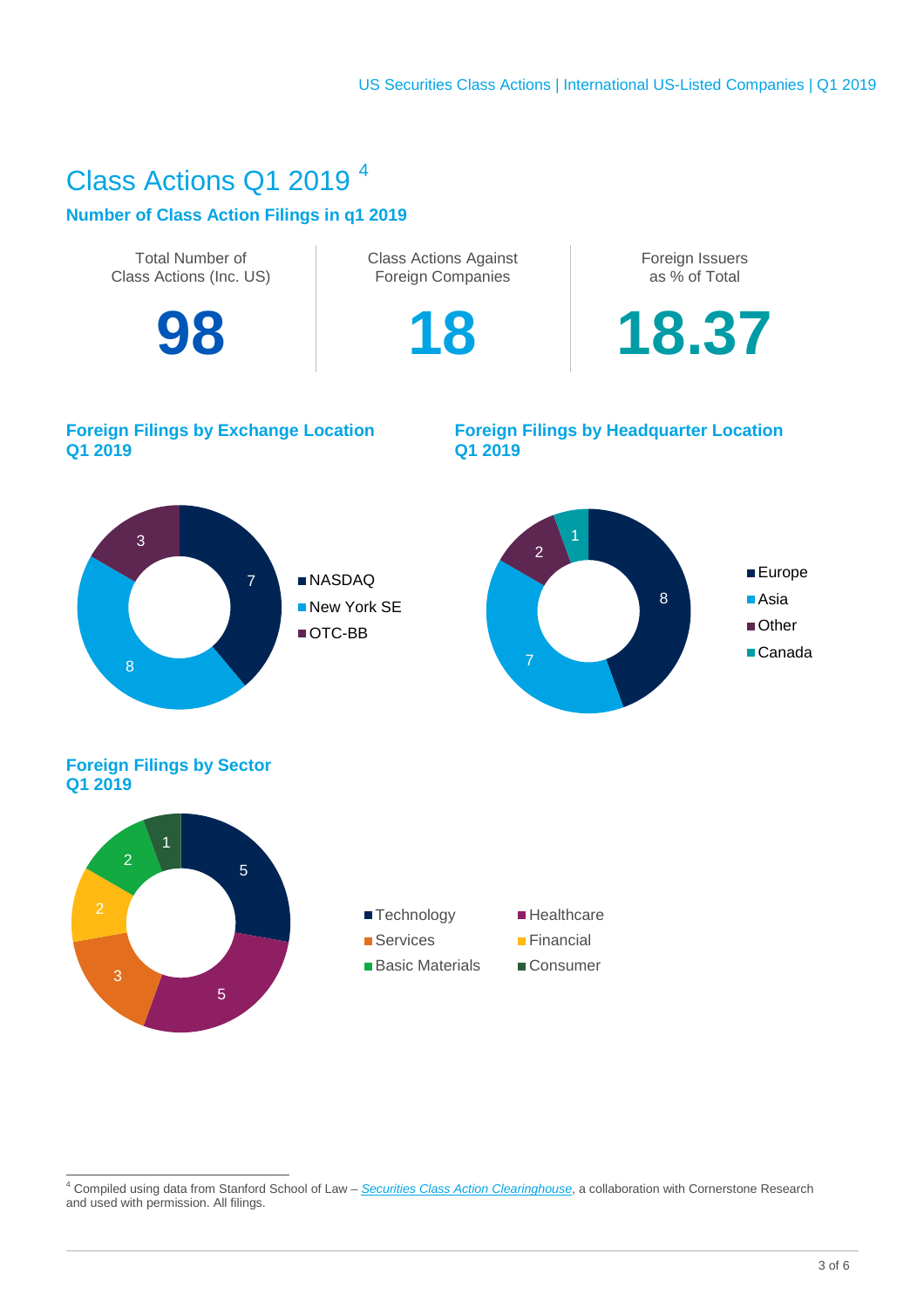## Annual Statistics 2014 – 2018 [5](#page-3-0)

### **Number of Class Actions Filings – Core Filings**

|      | <b>Total Number</b><br>of Class Actions | <b>Class Actions</b><br><b>Against US Issuers</b> | <b>Class Actions Against</b><br>Foreign Issuers | Foreign Issuers<br>as % of Total |
|------|-----------------------------------------|---------------------------------------------------|-------------------------------------------------|----------------------------------|
| 2018 | 221                                     | 174                                               | 47                                              | 21.27                            |
| 2017 | 214                                     | 164                                               | 50                                              | 23.36                            |
| 2016 | 186                                     | 147                                               | 39                                              | 20.96                            |
| 2015 | 173                                     | 139                                               | 34                                              | 19.65                            |
| 2014 | 155                                     | 125                                               | 30                                              | 19.35                            |

### **Foreign Filings by Headquarter Location – Core Filings**



<span id="page-3-0"></span> Compiled using data from Stanford School of Law – *[Securities Class Action Clearinghouse,](http://securities.stanford.edu/index.html)* a collaboration with Cornerstone Research and used with permission. <u>[Core filings](http://securities.stanford.edu/about-the-scac.html)</u> are all federal securities class actions, excluding those defined as M&A filings, consolidated into one to prevent double counting.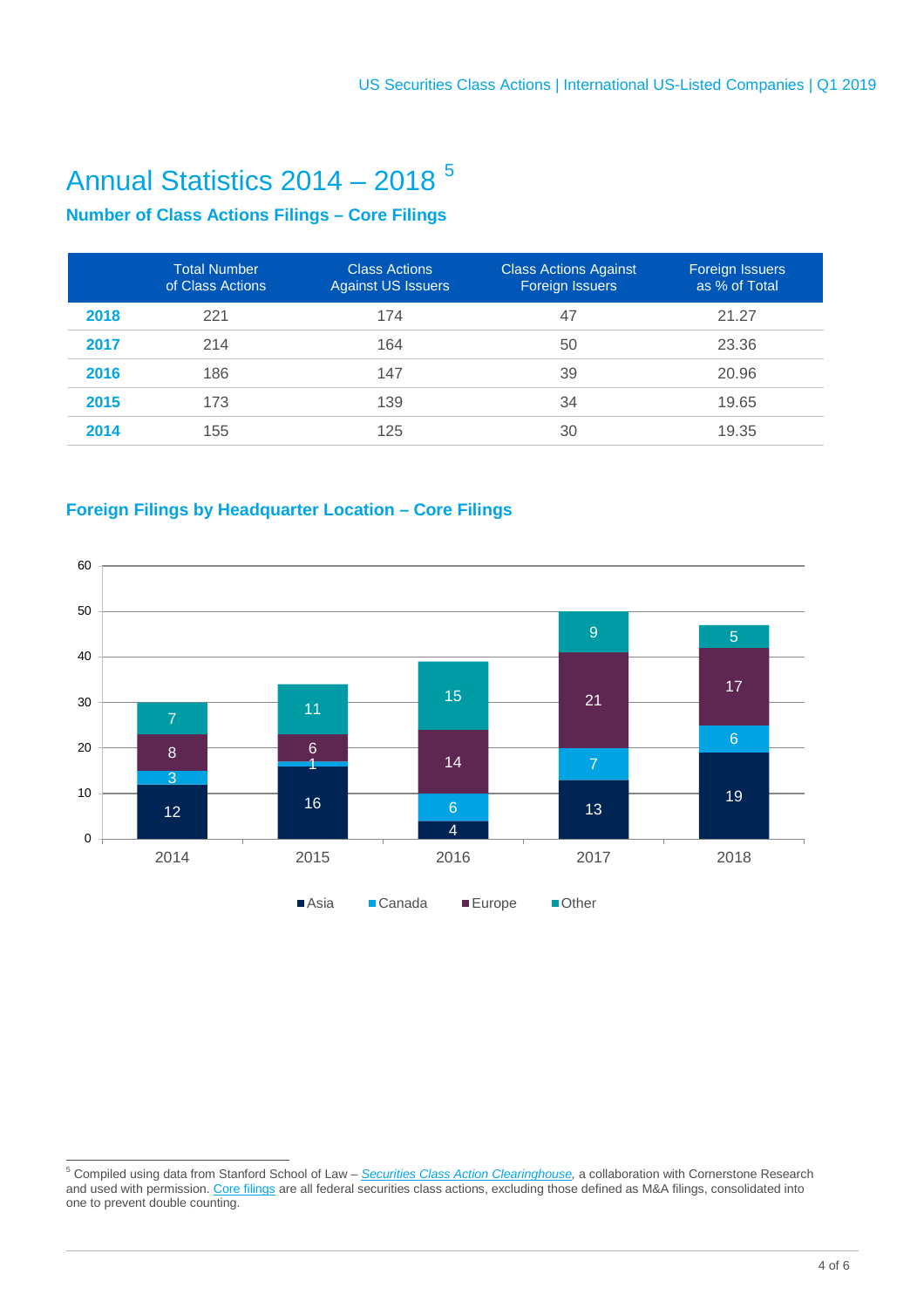# US Securities Class Actions | Foreign Filers – All – Q1 2019 [6](#page-4-0)

| Filing Name <sup>7</sup>                                                            | <b>Filing Date</b> | <b>District Court</b> | Exchange      | <b>Ticker</b> | <b>HQ</b>         | <b>Sector</b>          |
|-------------------------------------------------------------------------------------|--------------------|-----------------------|---------------|---------------|-------------------|------------------------|
| Mobile TeleSystems PJSC :<br><b>American Depositary Shares</b>                      | 03/19/2019         | E.D. New York         | New York SE   | <b>MBT</b>    | Russia            | <b>Services</b>        |
| <b>United Microelectronics</b><br>Corporation: American Depositary<br><b>Shares</b> | 03/14/2019         | S.D. New York         | New York SE   | <b>UMC</b>    | Taiwan            | Technology             |
| NIO Inc.: American Depositary<br><b>Shares</b>                                      | 03/12/2019         | E.D. New York         | New York SE   | <b>NIO</b>    | China             | Consumer<br>Cyclical   |
| <b>Travelport Worldwide Limited</b>                                                 | 02/25/2019         | N.D. Georgia          | New York SE   | <b>TVPT</b>   | <b>UK</b>         | <b>Services</b>        |
| Amarin Corporation plc                                                              | 02/22/2019         | D. New Jersey         | <b>NASDAQ</b> | <b>AMRN</b>   | Ireland           | Healthcare             |
| WuXi PharmaTech (Cayman) Inc.<br>: American Depositary Shares                       | 02/21/2019         | S.D. New York         | New York SE   | <b>WX</b>     | China             | Healthcare             |
| Maiden Holdings, Ltd.                                                               | 02/11/2019         | D. New Jersey         | <b>NASDAQ</b> | <b>MHLD</b>   | Bermuda           | Financial              |
| Uxin Limited                                                                        | 02/11/2019         | E.D. New York         | <b>NASDAQ</b> | <b>UXIN</b>   | China             | Services               |
| <b>Wirecard AG</b>                                                                  | 02/08/2019         | C.D. California       | OTC-BB        | <b>WCAGY</b>  | Germany           | Technology             |
| Vale S.A.                                                                           | 01/28/2019         | E.D. New York         | New York SE   | VALE          | <b>Brazil</b>     | <b>Basic Materials</b> |
| Ferroglobe PLC                                                                      | 01/22/2019         | S.D. New York         | <b>NASDAQ</b> | <b>GSM</b>    | United<br>Kingdom | <b>Basic materials</b> |
| Qihoo 360 Technology Co. Ltd.:<br><b>American Depositary Shares</b>                 | 01/17/2019         | S.D. New York         | New York SE   | QIHU          | China             | Technology             |
| DBV Technologies S.A.                                                               | 01/15/2019         | D. New Jersey         | <b>NASDAQ</b> | <b>DBVT</b>   | France            | Healthcare             |
| Danske Bank A/S                                                                     | 01/09/2019         | S.D. New York         | OTC-BB        | <b>DNKEY</b>  | Denmark           | Financial              |
| Sogou Inc.                                                                          | 01/09/2019         | S.D. New York         | New York SE   | <b>SOGO</b>   | China             | Technology             |
| <b>China Techfaith Wireless</b><br><b>Communication Technology</b><br>Limited       | 01/08/2019         | E.D. New York         | <b>NASDAQ</b> | <b>CNTF</b>   | China             | Technology             |
| Liberty Health Sciences Inc.                                                        | 01/07/2019         | S.D. New York         | OTC-BB        | <b>LHSIF</b>  | Canada            | Healthcare             |
| Perrigo Company PLC                                                                 | 01/03/2019         | S.D. New York         | New York SE   | <b>PRGO</b>   | Ireland           | Healthcare             |

<span id="page-4-0"></span> <sup>6</sup> Compiled using data from Stanford School of Law – *[Securities Class Action Clearinghouse](http://securities.stanford.edu/index.html)*, a collaboration with Cornerstone Research and used with permission.

<span id="page-4-1"></span> $<sup>7</sup>$  ADRs = American Depositary Shares</sup>